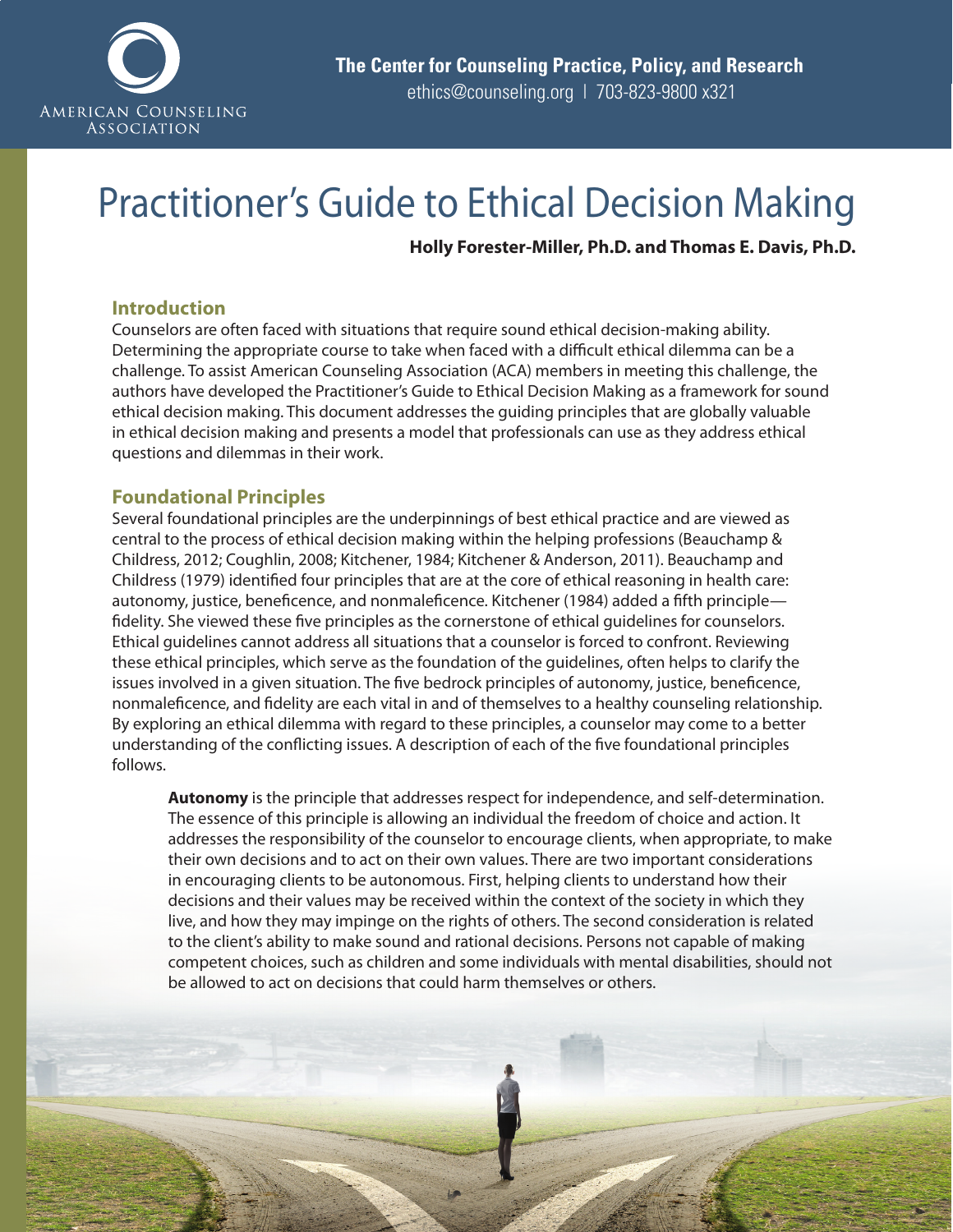**Justice,** as Kitchener (1984) points out, is "treating equals equally and unequals unequally but in proportion to their relevant differences" (p. 49). Justice does not mean treating all individuals the same. If an individual is to be treated differently, the counselor needs to be able to offer a rationale that explains the necessity and appropriateness of treating the individual differently. An example of justice is that a counselor would give a person who is blind a form that is in braille, or would go through the form with that individual orally, instead of giving him or her a standard written form to fill out. But the counselor would treat him or her the same as any other client in all other regards.

**Beneficence** reflects the counselor's responsibility to contribute to the welfare of the client. Simply stated, it means to do good, to be proactive, and also to prevent harm when possible (Forester-Miller & Rubenstein, 1992). Beneficence can come in many forms, such as prevention and early intervention actions that contribute to the betterment of clients.

**Nonmaleficence** is the concept of not causing harm to others. Often explained as "above all, do no harm," this principle is considered by some to be the most critical of all the principles, even though theoretically they are all of equal weight (Kitchener, 1984; Rosenbaum, 1982; Stadler, 1986). This principle reflects both the idea of not inflicting intentional harm, and not engaging in actions that risk harming others (Forester-Miller & Rubenstein, 1992). Weighing potential harm against potential benefits is important in a counselor's efforts toward ensuring "no harm."

**Fidelity** involves the notions of loyalty, faithfulness, and honoring commitments. Clients must be able to trust the counselor and have faith in the therapeutic relationship if growth is to occur. Therefore, the counselor must take care not to threaten the therapeutic relationship or to leave obligations unfulfilled.

When exploring an ethical dilemma, the counselor needs to examine the situation and how each of the above principles may apply to that particular case. At times, this examination alone will clarify the issues so that the means for resolving the dilemma becomes clear. When an initial review of the five foundational principles does not provide direction, it is helpful to be able to work through the steps of an ethical decision-making model. The following sections describe the steps of the ethical decision-making model.

### **Ethical Decision-Making Model**

We have incorporated the work of Forester-Miller and Rubenstein (1992), Haas and Malouf (1989), Kitchener (1984), Stadler (1986), and Van Hoose and Paradise (1979) into a practical, sequential, seven-step, ethical decision-making model. A description and discussion of the steps follow. We encourage counselors to consider the worldview of their clients and others who may be affected in each step of the decision-making model (Luke, Goodrich, & Gilbride, 2013).

#### **1. Identify the problem.**

Gather as much information as you can that will illuminate the situation. In doing so, it is important to be as specific and objective as possible. Writing ideas on paper often helps provide clarity. Outline the facts, separating out innuendos, assumptions, hypotheses, or suspicions. There are several questions to ask yourself: Is it an ethical, legal, professional, or clinical problem? Is it a combination of more than one of these? If a legal question exists, be sure to seek legal advice.

Other questions that may be useful to ask yourself are: Is the issue related to me and what I am or am not doing? Is it related to a client and/or the client's significant others and what they are or are not doing? Is it related to technology in the provision of services or of storing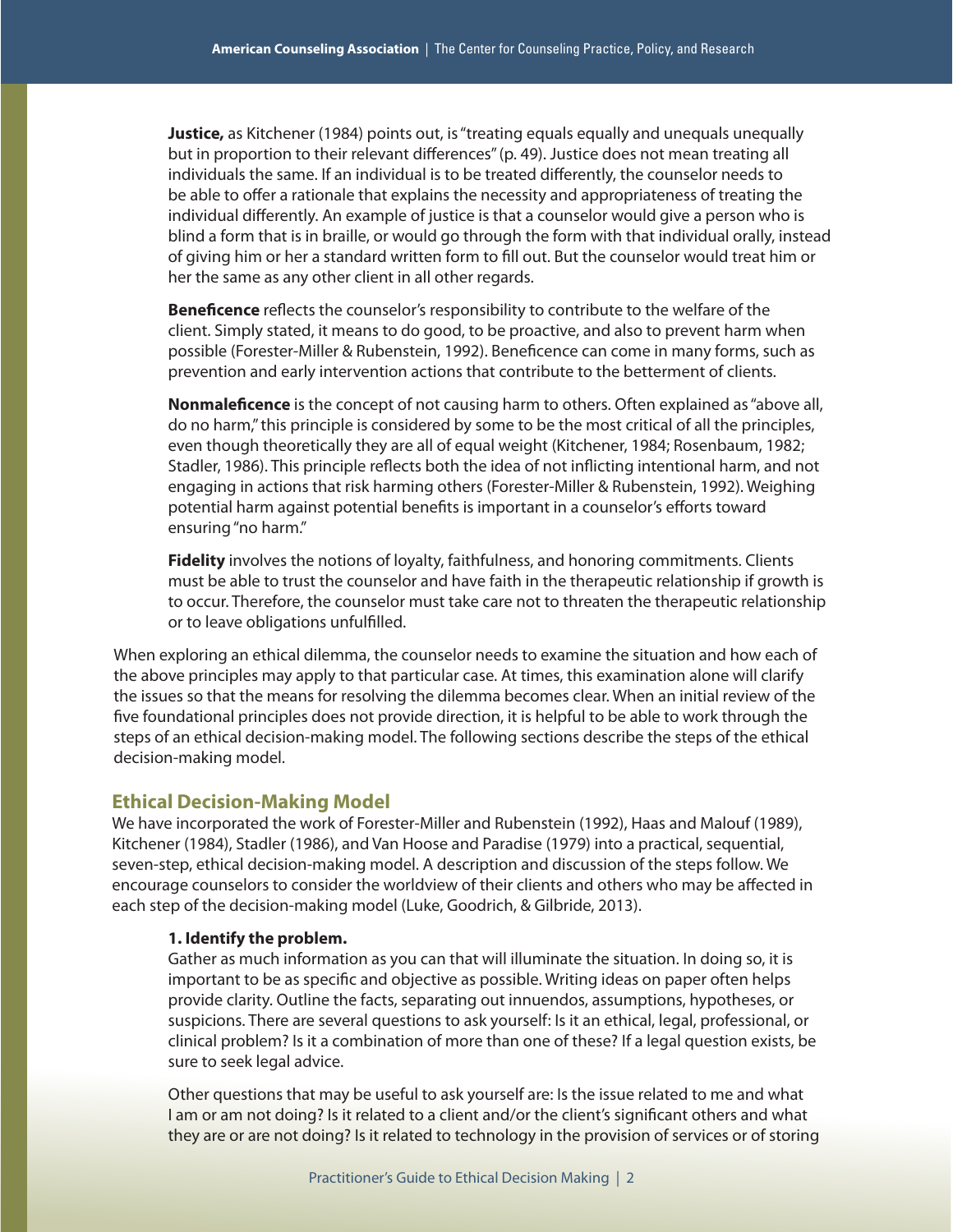records? Is it related to the institution or agency and their policies and procedures? If the problem can be resolved by implementing a policy of an institution or agency, you can look to the agency's guidelines. It is important to remember that the dilemmas counselors face are often complex; therefore, a useful guideline is to examine the problem from several perspectives and avoid searching for an overly simplistic solution.

#### **2. Apply the** *ACA Code of Ethics***.**

After having clarified the problem, refer to the *ACA Code of Ethics* (ACA, 2014) to see if the issue is addressed. Also consider any other state or professional codes that may apply to you (Bradley & Hendricks, 2008; Brennan, 2013). When reviewing the ethical codes, be sure to consider any multicultural perspectives of the particular case (Frame & Williams, 2005). Remember to examine all the nuisances that exist when technology is involved. If there is an applicable standard or several standards and they are specific and clear, following the course of action indicated should lead to a resolution of the problem. To be able to apply the ethical standards, it is essential that you have read them carefully and that you understand their implications.

If the problem is not resolved by reviewing the *ACA Code of Ethics*, then you have a complex ethical dilemma and need to proceed with further steps in the ethical decision-making process (Bradley & Hendricks, 2008; Forester-Miller & Davis, 1996). Levitt, Farry, and Mazzarella (2015) indicated that decision-making models can be time consuming. If it is a complex ethical dilemma, then you should take time to thoroughly analyze and assess all aspects of the situation and its potential solutions

#### **3. Determine the nature and dimensions of the dilemma.**

There are a few steps to follow to ensure that you have examined the problem in all of its various dimensions:

- Examine the dilemma's implications for each of the foundational principles: autonomy, justice, beneficence, nonmaleficence, and fidelity. Decide which of the principles apply to the specific situation, and determine which principle takes priority for you in this case. In theory, each principle is of equal value, which means that you will need to use your professional judgment to determine the priorities when two or more of them are in conflict.
- Review the relevant professional literature to ensure that you are using the most current professional thinking and are aware of the diversity issues involved in the particular situation.
- Consult with experienced professional counselors and/or supervisors who also abide by the *ACA Code of Ethics*. As they review with you the information you have gathered, they may help you to see other issues that are relevant or provide a perspective you have not considered. They may also be able to identify aspects of the dilemma that you are not viewing objectively.
- Consult your state or national professional associations to see if they can provide help with the dilemma.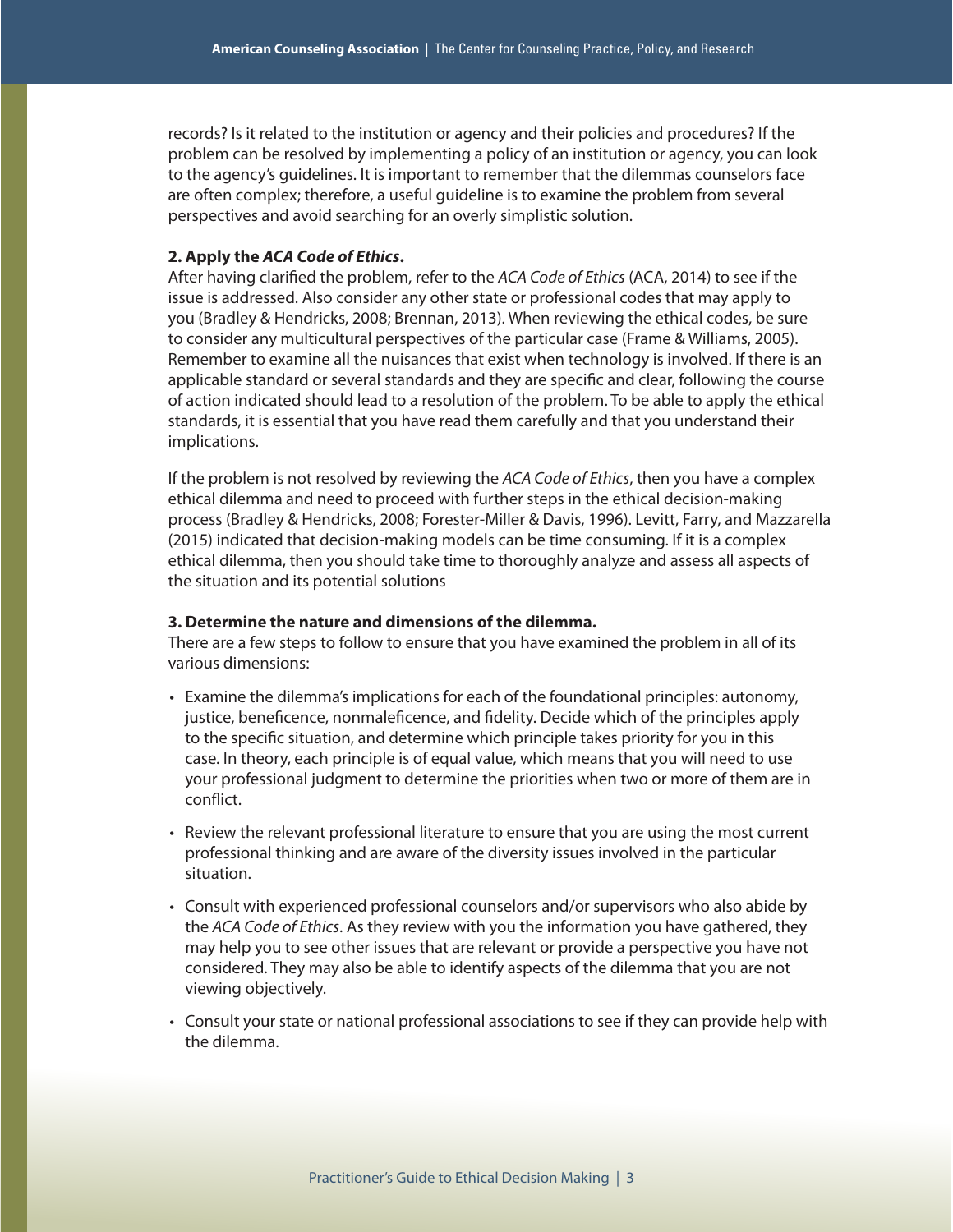#### **4. Generate potential courses of action.**

- Brainstorm as many potential courses of action as possible. Be creative and list all of the options you can think of, even ones that you are not sure will work.
- In this brainstorming phase, you want to generate as many potential solutions as possible. Do not worry about judging and eliminating solutions; you will evaluate them in the next step.
- Whenever possible, consult with at least one colleague who subscribes to the ACA Code of Ethics to help you generate options.
- **5. Consider the potential consequences of all options and determine a course of action.**
- Considering the information you have gathered and the priorities you have set, evaluate each option, being sure to assess the potential consequences for all of the parties involved. Ponder the implications of each course of action for the client, for others who will be affected, and for yourself as a counselor.
- Eliminate the options that clearly do not give the desired results or that cause even more problematic consequences.
- Review the remaining options to determine which option or combination of options best fits the situation and addresses the priorities you have identified.

## **6. Evaluate the selected course of action.**

- Review the selected course of action to see if it presents any new ethical considerations.
- Apply three simple tests to the selected course of action to ensure that it is appropriate: justice, publicity, and universality (Stadler, 1986).

**Justice:** In applying the test of justice, assess your own sense of fairness by determining whether you would treat others the same in this situation.

**Publicity:** For the test of publicity, ask yourself whether you would want your behavior reported in the press.

**Universality:** The test of universality asks you to assess whether you could recommend the same course of action to another counselor in the same situation.

- If the course of action you have selected causes any new ethical issues, then you'll need to go back to the beginning and reevaluate each step of the process. Perhaps you have chosen the wrong option or you might have identified the problem incorrectly.
- If you can answer in the affirmative to each of the questions suggested by Stadler (1986; thus passing the tests of justice, publicity, and universality) and you are satisfied that you have selected an appropriate course of action, then you are ready to move on to implementation.

#### **7. Implement the course of action**.

- Strengthen your resolve to allow you to carry out your plan. Just because it is the right decision does not mean it will be easy to implement. Taking the appropriate action in an ethical dilemma is often difficult.
- After implementing your course of action, it is good practice to follow up on the situation to assess whether your actions had the anticipated effect and consequences.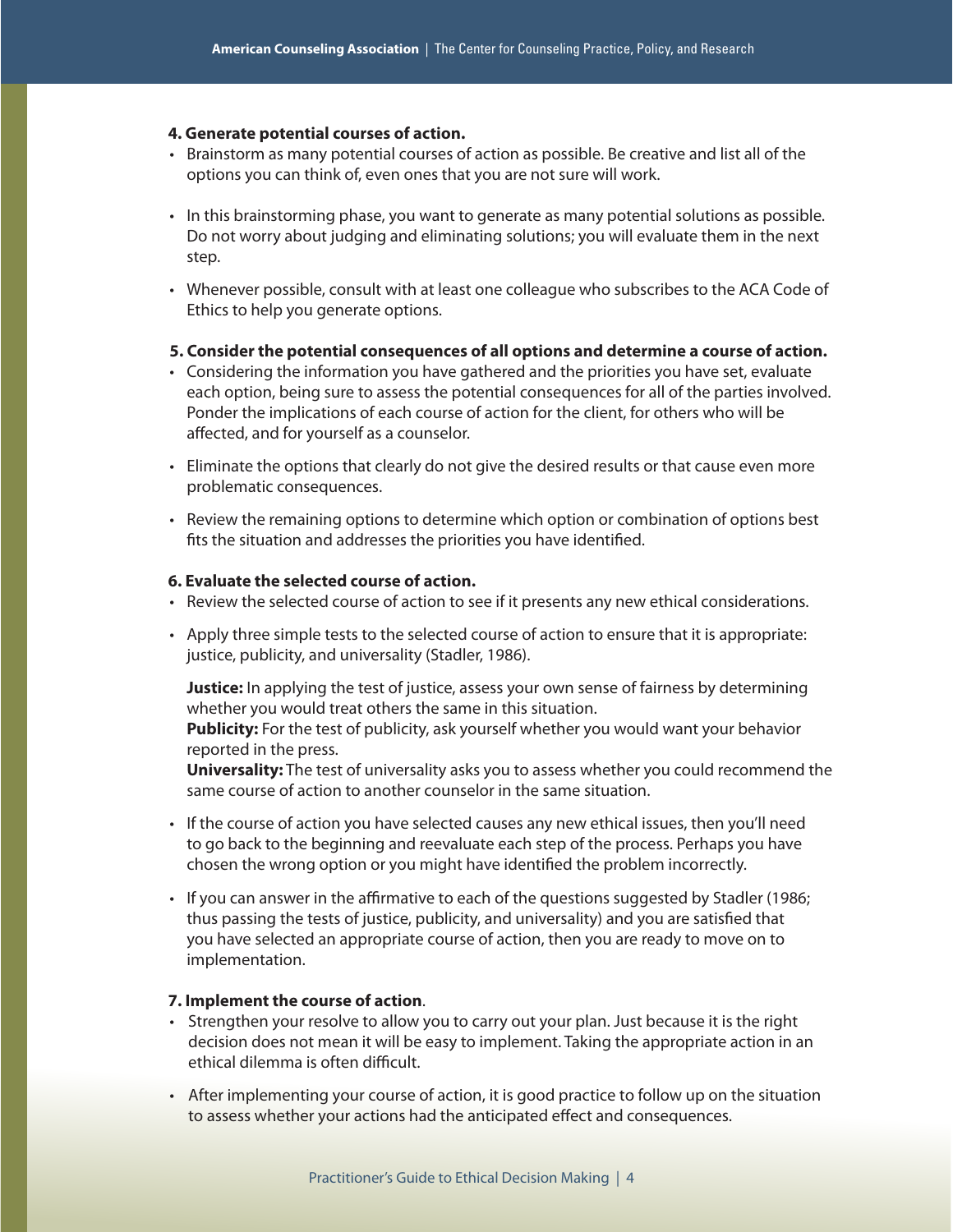# **The Ethical Decision-Making Model at a Glance**

- 1. Identify the problem.
- 2. Apply the *ACA Code of Ethics*.
- 3. Determine the nature and dimensions of the dilemma.
- 4. Generate potential courses of action.
- 5. Consider the potential consequences of all options and determine a course of action.
- 6. Evaluate the selected course of action.
- 7. Implement the course of action.

## **Conclusion**

It is important to realize that different professionals may choose different courses of action for the same situation. There is rarely one right answer to a complex ethical dilemma. However, if you follow a systematic model, you can be assured that you will be able to give a professional explanation for the course of action you chose. You should always document your decision-making process in the client file (Brennan, 2013). Van Hoose and Paradise (1979) suggest that a counselor "is probably acting in an ethically responsible way concerning a client if (1) he or she has maintained personal and professional honesty, coupled with (2) the best interests of the client, (3) without malice or personal gain, and (4) can justify his or her actions as the best judgment of what should be done based upon the current state of the profession" (p. 58). Following this model will help to ensure that all four of these conditions have been met.

# **References**

American Counseling Association (2014). *Code of Ethics*. Alexandria, VA: Author.

- Barnett, J. E., & Johnson, W. B. (2015). *Ethics desk reference for counselors* (2nd ed.)*.* Alexandria, VA: American Counseling Association.
- Beauchamp, T., & Childress, J. F. (1979). *Principles of biomedical ethics.* New York, NY: Oxford University Press.
- Beauchamp, T. L., & Childress, J. F. (2012). *Principles of biomedical ethics* (7th ed.). New York, NY: Oxford University Press.
- Bradley, L. J., & Hendricks, C. B. (2008). Ethical decision making: Basic issues. *The Family Journal, 16,* 261–263.
- Brennan, C. (2013). Ensuring ethical practice: Guidelines for mental health counselors in private practice. *Journal of Mental Health Counseling, 35,* 245–261.
- Coughlin, S. (2008). How many principles for public health ethics? *The Open Public Health Journal, 1,* 8–16.
- Forester-Miller, H., & Davis, T. (1996). *A practitioner's guide to ethical decision making*. Alexandria, VA: American Counseling Association.
- Forester-Miller, H., & Rubenstein, R. L. (1992). Group counseling: Ethics and professional issues. In D. Capuzzi & D. R. Gross (Eds.), *Introduction to group counseling* (2nd ed., pp. 307–323)*.* Denver, CO: Love.
- Frame, M. W., & Williams, C. B. (2005) A model of ethical decision making from a multicultural perspective. *Counseling and Values, 49,* 165–179.
- Haas, L. J., & Malouf, J. L. (1989*). Keeping up the good work: A practitioner's guide to mental health ethics*. Sarasota, FL: Professional Resource Exchange.
- Kitchener, K. S. (1984). Intuition, critical evaluation and ethical principles: The foundation for ethical decisions in counseling psychology. *Counseling Psychologist, 12,* 43–55.